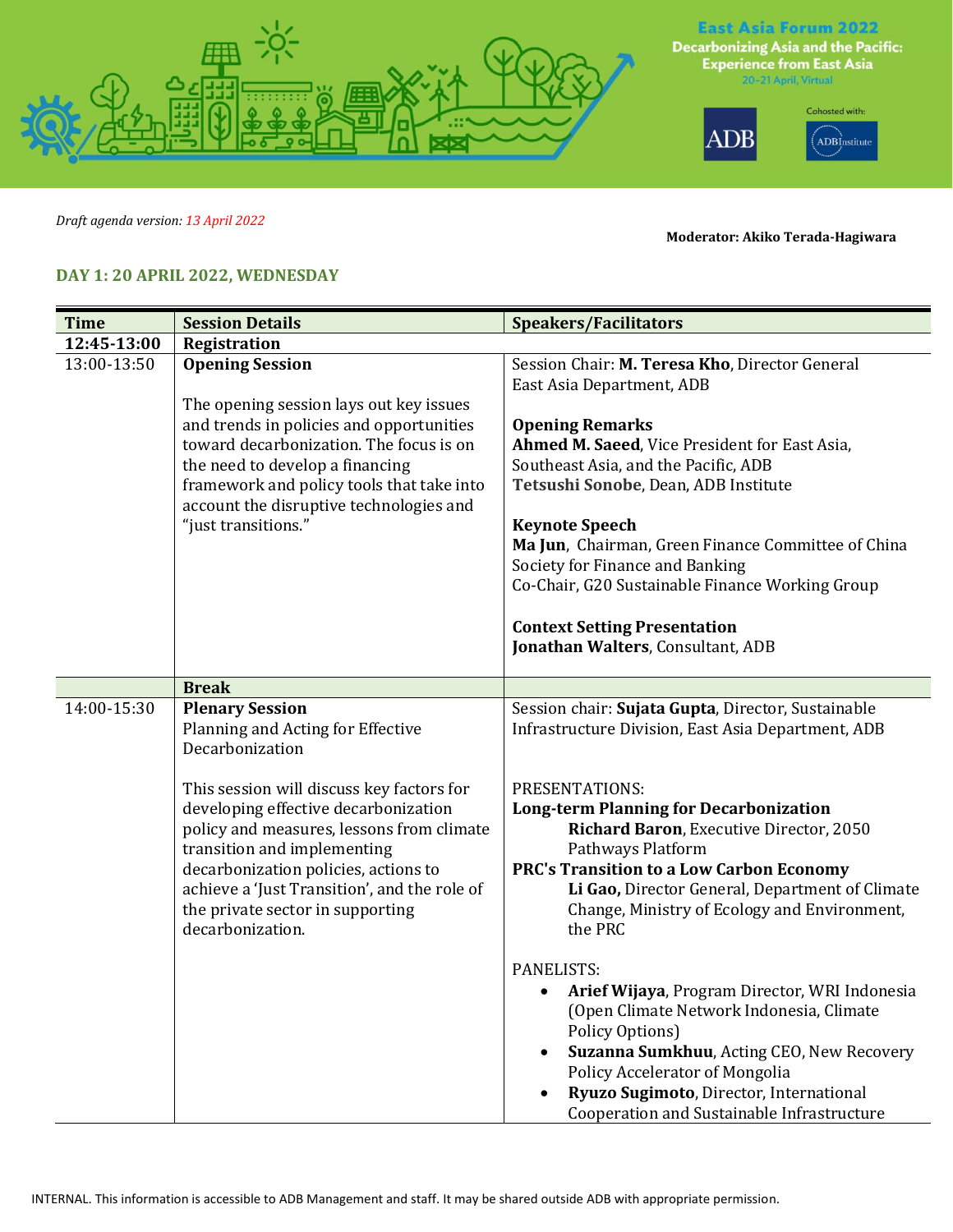

|                            |                                                                                                                                                                                                                                                                                                                                                      | Office, Global Environmental Bureau, Ministry of<br>the Environment, Japan<br>Assaad Razzouk, CEO, Gurin Energy (recently<br>established pan-Asia renewable energy<br>business) Singapore<br>Noelle O'Brien, Director, Climate Change and<br>Disaster Risk Management Division, Sustainable<br>Development and Climate Change Department,<br><b>ADB</b><br><b>Q&amp;A and Discussion</b>                                                                                                                                                                                                                                                                                                                                                                                                                                                                                                                                                                                                                                                                                                                  |
|----------------------------|------------------------------------------------------------------------------------------------------------------------------------------------------------------------------------------------------------------------------------------------------------------------------------------------------------------------------------------------------|-----------------------------------------------------------------------------------------------------------------------------------------------------------------------------------------------------------------------------------------------------------------------------------------------------------------------------------------------------------------------------------------------------------------------------------------------------------------------------------------------------------------------------------------------------------------------------------------------------------------------------------------------------------------------------------------------------------------------------------------------------------------------------------------------------------------------------------------------------------------------------------------------------------------------------------------------------------------------------------------------------------------------------------------------------------------------------------------------------------|
|                            |                                                                                                                                                                                                                                                                                                                                                      |                                                                                                                                                                                                                                                                                                                                                                                                                                                                                                                                                                                                                                                                                                                                                                                                                                                                                                                                                                                                                                                                                                           |
| 15:30-15:40<br>15:40-17:00 | <b>Break</b><br><b>Regional Exchange 1: Financing</b><br><b>Decarbonization Efforts</b><br>This session discusses the role of the<br>financial sector in climate transition. The<br>panel discussion will explore post-event<br>initiatives that can strengthen knowledge<br>sharing and local south-south knowledge<br>partnerships among ADB DMCs. | Session Chair: Xiaoqin Fan, Director, Public<br>Management, Financial Sector, and Regional<br>Cooperation Division, East Asia Department, ADB<br>PRESENTATIONS:<br>Hong Kong, China's Experiences in Green Bond<br><b>Market Development</b><br>Joseph Chan, Undersecretary for Financial Services<br>and the Treasury, Government of the Hong Kong<br>Special Administrative Region<br>Defining and Measuring Green Finance: The IT<br><b>System</b><br>Hui Chen, CEO, Beijing Uni Inclusive Technology<br><b>Limited Company</b><br>PANELISTS:<br>Michael Zhang, Vice Chairperson, Investment<br>$\bullet$<br>Banking, Deutsche Bank PRC<br>Iskandar Abdullaev, Deputy Director 2, CAREC<br>$\bullet$<br>Institute<br>Boldoo Magvan, CEO, of the Mongolia Green<br>$\bullet$<br><b>Finance Corporation</b><br>Munlika Sompranon, Director of Policy and<br>$\bullet$<br>Strategy Section, Department of Alternative Energy<br>Development and Efficiency, Ministry of Energy,<br>Thailand<br>Joshua Ling, Climate Change Specialist (Climate<br>$\bullet$<br>Finance), Climate Change and Disaster Risk |
|                            |                                                                                                                                                                                                                                                                                                                                                      | Management Division, Sustainable Development<br>and Climate Change Department, ADB<br>Angian Huang, Senior Financial Sector Specialist,<br>$\bullet$<br>Public Management, Financial Sector, and Regional                                                                                                                                                                                                                                                                                                                                                                                                                                                                                                                                                                                                                                                                                                                                                                                                                                                                                                 |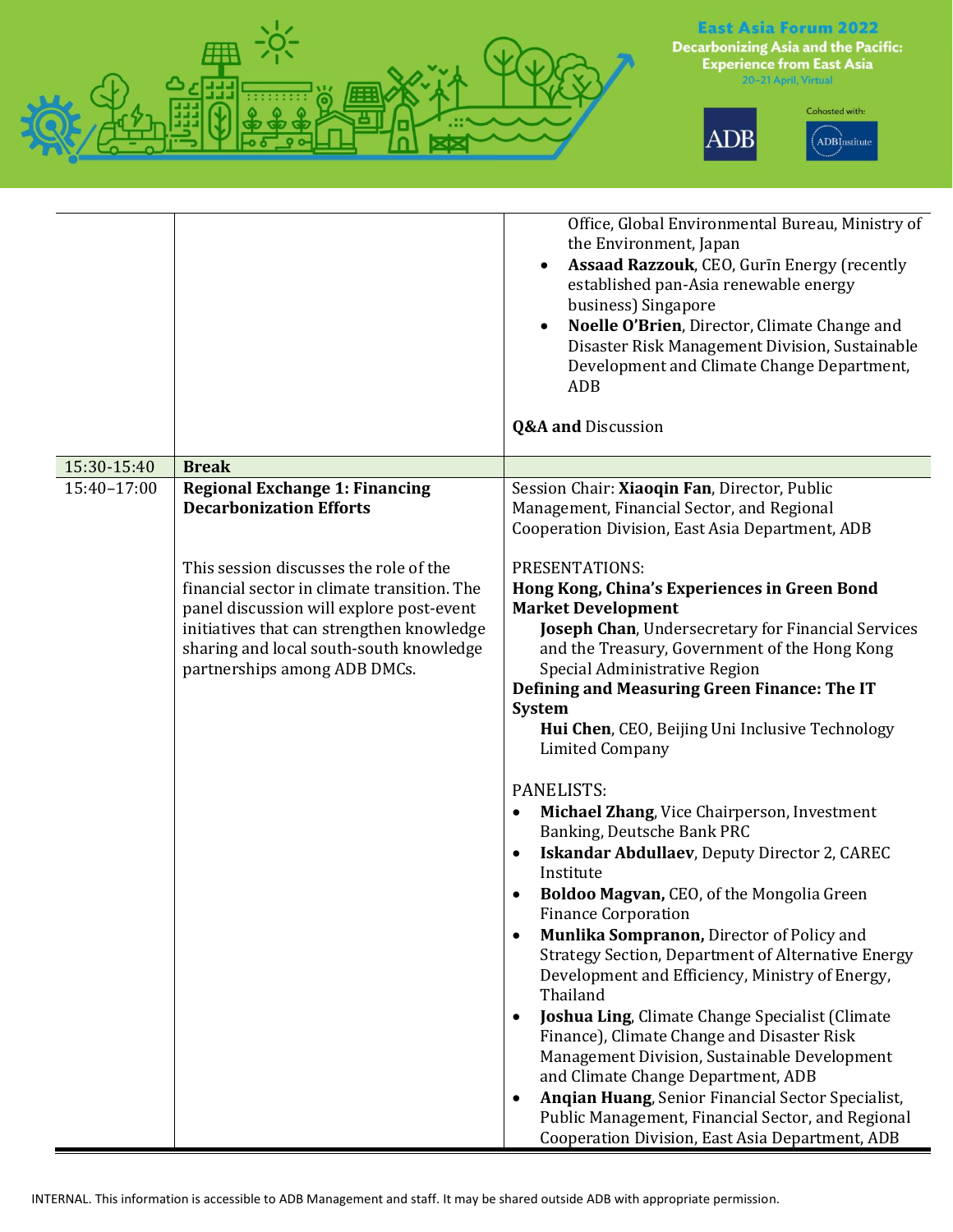

| <b>Q&amp;A and Discussion</b> |  |  |
|-------------------------------|--|--|
|-------------------------------|--|--|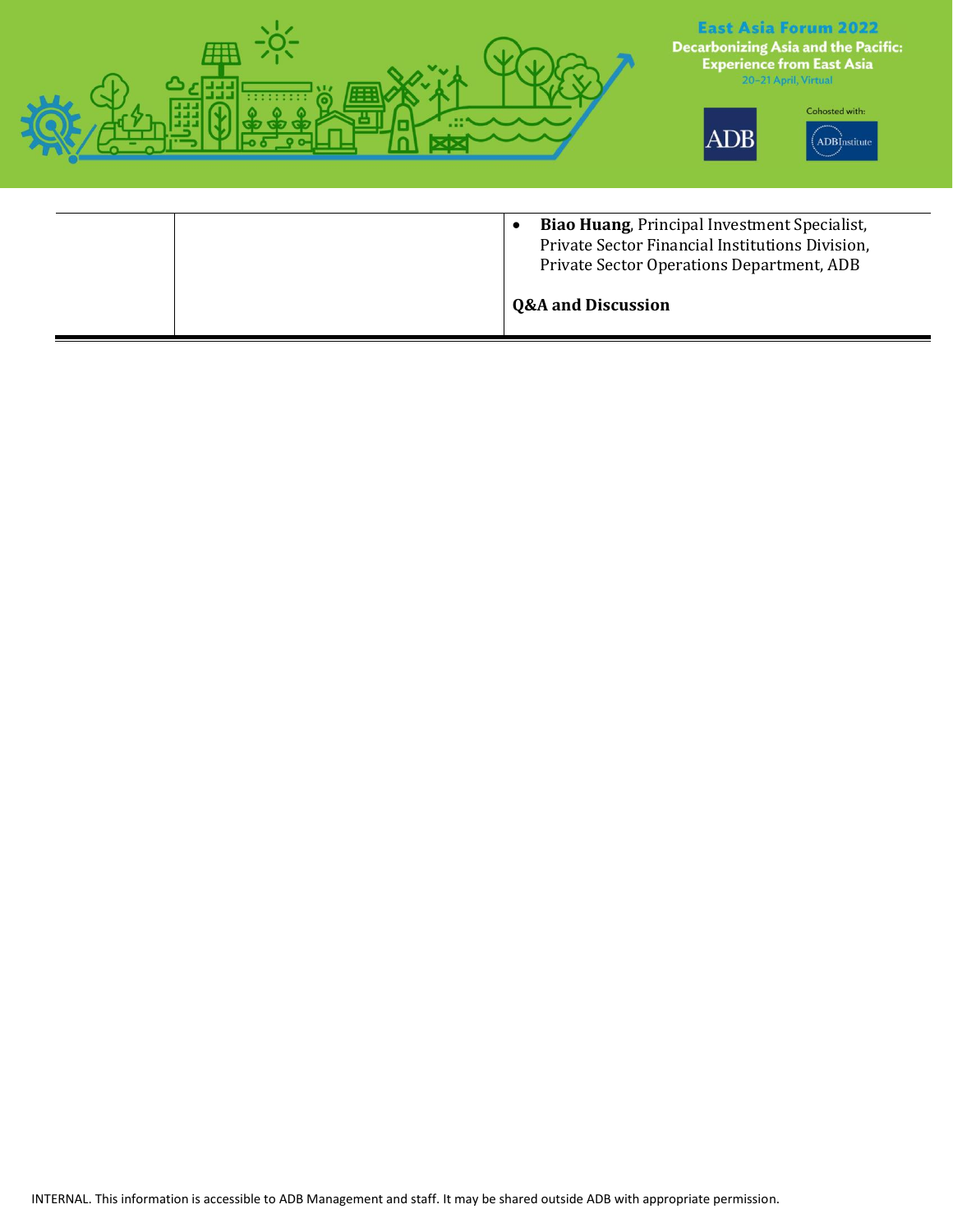

## **Day 2: 21 April 2022, Thursday**

| Time            | <b>Session Details</b>                                                                                                                                                                                                                                                                                                                                             | <b>Speakers/Facilitators</b>                                                                                                                                                                                                                                                                                                                                                                                                                                                                                                                                                                                                                                                                                                                                                                                                |
|-----------------|--------------------------------------------------------------------------------------------------------------------------------------------------------------------------------------------------------------------------------------------------------------------------------------------------------------------------------------------------------------------|-----------------------------------------------------------------------------------------------------------------------------------------------------------------------------------------------------------------------------------------------------------------------------------------------------------------------------------------------------------------------------------------------------------------------------------------------------------------------------------------------------------------------------------------------------------------------------------------------------------------------------------------------------------------------------------------------------------------------------------------------------------------------------------------------------------------------------|
| $12:45 - 13:00$ | Registration                                                                                                                                                                                                                                                                                                                                                       |                                                                                                                                                                                                                                                                                                                                                                                                                                                                                                                                                                                                                                                                                                                                                                                                                             |
|                 | <b>Regional Exchange 2: Transforming</b><br>suffering Cities                                                                                                                                                                                                                                                                                                       | Session Chair: Jiwan Acharya, Principal Energy<br>Specialist, Energy Division, South Asia Department, ADB                                                                                                                                                                                                                                                                                                                                                                                                                                                                                                                                                                                                                                                                                                                   |
| $13:00 - 13:55$ | 2.1 Managing Air Pollution and<br><b>Greenhouse Gas Emissions</b><br>This session shares the experience gained<br>from managing air pollution and<br>greenhouse gas emissions in the PRC. The<br>panelists from the region will explore how<br>other countries can benefit from each<br>other's experiences in the region.                                         | PRESENTATION:<br><b>Co-benefits of Air Pollution Management and</b><br><b>Greenhouse Gas Emissions Reduction- Experiences</b><br>from the Greater Beijing - Tianjin-Hebei Region<br>Program<br>Yun Zhou, Senior Environment Specialist,<br>Sustainable Infrastructure Division, East Asia<br>Department, ADB<br>PANELISTS:<br>Deepak Sahani, Manager, Corporate Planning,<br>Energy Efficiency Service Limited, India<br>Vaqar Zakaria, Managing Director, Hagler Bailly<br>Pakistan<br>Faela Sufa, Director, Institution of Transportation<br>and Development Policy, Indonesia<br>Yixin Yao, Senior Research Fellow, ADB Institute<br>$\bullet$<br><b>Shannon Cowlin, Principal Energy Specialist,</b><br>$\bullet$<br>Sustainable Infrastructure Division, East Asia<br>Department, ADB<br><b>Q&amp;A and Discussion</b> |
| 13:55-14:50     | 2.2 Developing carbon-neutral cities                                                                                                                                                                                                                                                                                                                               | Session Chair: Asif Cheema, Director, Urban and Social<br>Sectors Division, East Asia Department, ADB                                                                                                                                                                                                                                                                                                                                                                                                                                                                                                                                                                                                                                                                                                                       |
|                 | After a brief introduction of carbon<br>neutral and circular-economy zero waste<br>cities concept and sharing of key lessons<br>from selected projects of the Asian<br>Development Bank in the People's<br>Republic of China and Mongolia, the panel<br>discussion will explore how this concept<br>and experience can be applied in other<br>parts of the region. | PRESENTATION:<br><b>Developing Low-Carbon and Carbon-Neutral Cities</b><br>in the PRC and Mongolia<br><b>Stefan Rau, Senior Urban Development</b><br>Specialist, and Arnaud Heckmann, Principal<br>Urban Development Specialist, Urban and Social<br>Sectors Division, East Asia Department, ADB<br><b>PANELISTS</b><br>Yang Xiu, Associate senior researcher and research<br>٠<br>director, Institute of Climate Change and<br>Sustainable Development, Tsinghua University                                                                                                                                                                                                                                                                                                                                                |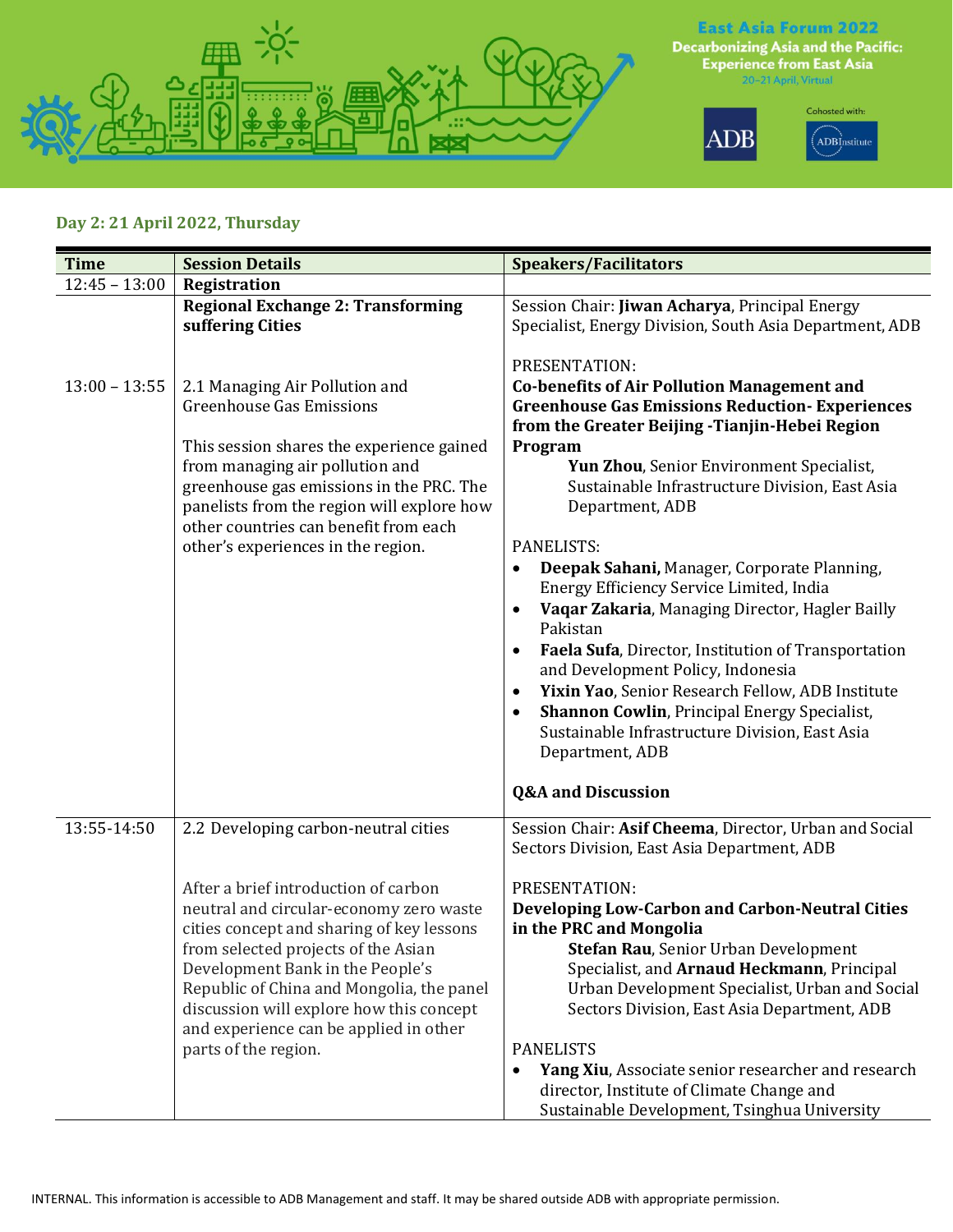

## **East Asia Forum 2022**

**Decarbonizing Asia and the Pacific:**<br>Experience from East Asia<br><sup>20-21</sup> April, Virtual





|             |                                                                                                                                                                                                                                                                                                  | Dražen Kučan, Sector Lead / Senior Urban and<br>$\bullet$<br><b>Energy Efficiency Specialist, Division Mitigation</b><br>Adaptation, Green Climate Fund<br>Yong Ye, Country Director, Pakistan Resident<br>$\bullet$<br>Mission, Central and West Asia Department, ADB                                                                                                                                                                                                                                                                                                                                                                                                                                                   |
|-------------|--------------------------------------------------------------------------------------------------------------------------------------------------------------------------------------------------------------------------------------------------------------------------------------------------|--------------------------------------------------------------------------------------------------------------------------------------------------------------------------------------------------------------------------------------------------------------------------------------------------------------------------------------------------------------------------------------------------------------------------------------------------------------------------------------------------------------------------------------------------------------------------------------------------------------------------------------------------------------------------------------------------------------------------|
|             |                                                                                                                                                                                                                                                                                                  | <b>Q&amp;A and Discussion</b>                                                                                                                                                                                                                                                                                                                                                                                                                                                                                                                                                                                                                                                                                            |
| 14:50-15:00 | <b>Break</b>                                                                                                                                                                                                                                                                                     |                                                                                                                                                                                                                                                                                                                                                                                                                                                                                                                                                                                                                                                                                                                          |
| 15:00-15:55 | Regional exchange 3: Toward Low-<br><b>Carbon Rural Development</b>                                                                                                                                                                                                                              | Session Chair: Pavit Ramachandran, Country Director,<br>Mongolia Resident Mission, East Asia Department, ADB                                                                                                                                                                                                                                                                                                                                                                                                                                                                                                                                                                                                             |
|             | 3.1 Low-carbon rangeland and livestock<br>management<br>This session will first present lessons<br>learned through ADB's support to low-<br>carbon rangeland and livestock<br>management in Mongolia. The panel<br>discussion will explore how the<br>experiences can be used to address similar | PRESENTATION:<br><b>Carbon Sequestration Through Sustainable</b><br><b>Rangeland and Livestock Management</b><br>Arnaud Heckmann, Principal Urban<br>Development Specialist, Urban and Social<br>Sectors Division, and Jan Hinrichs, Senior<br>Natural Resources Economist, Environment,<br>Natural Resources and Agriculture Division,<br>East Asia Department, ADB                                                                                                                                                                                                                                                                                                                                                     |
|             | challenges in other regions.                                                                                                                                                                                                                                                                     | PANELISTS:<br>Enkh-Amgalan Tseelei, A member of the Steering<br>$\bullet$<br>committee and Advisor to Executive Team,<br>Mongolian National Federation of Pasture User<br><b>Groups of Herders</b><br>Dil B. Rahut, Vice Chair of Research, Senior<br>$\bullet$<br>Research Fellow/Economist, ADB Institute<br>Michiko Katagami, Principal Natural Resources<br>$\bullet$<br>and Agriculture Specialist, Rural Development and<br>Food Security (Agriculture) Thematic Group,<br>Sustainable Development and Climate Change<br>Department, ADB<br>Hans Siewert Woldring, Senior Evaluation<br>Specialist, Sector and Project Division, Independent<br><b>Evaluation Department, ADB</b><br><b>Q&amp;A and Discussion</b> |
| 15:55-16:50 | 3.2 Achieving carbon neutrality through<br>bio-based value chains                                                                                                                                                                                                                                | Session chair: Yolanda Fernandez Lommen, Country<br>Director, PRC Resident Mission, East Asia Department,<br>ADB                                                                                                                                                                                                                                                                                                                                                                                                                                                                                                                                                                                                         |
|             | This session shares key lessons from the<br>low carbon rural development through                                                                                                                                                                                                                 | PRESENTATION:<br>ADB's Support to Low Carbon Rural Development                                                                                                                                                                                                                                                                                                                                                                                                                                                                                                                                                                                                                                                           |